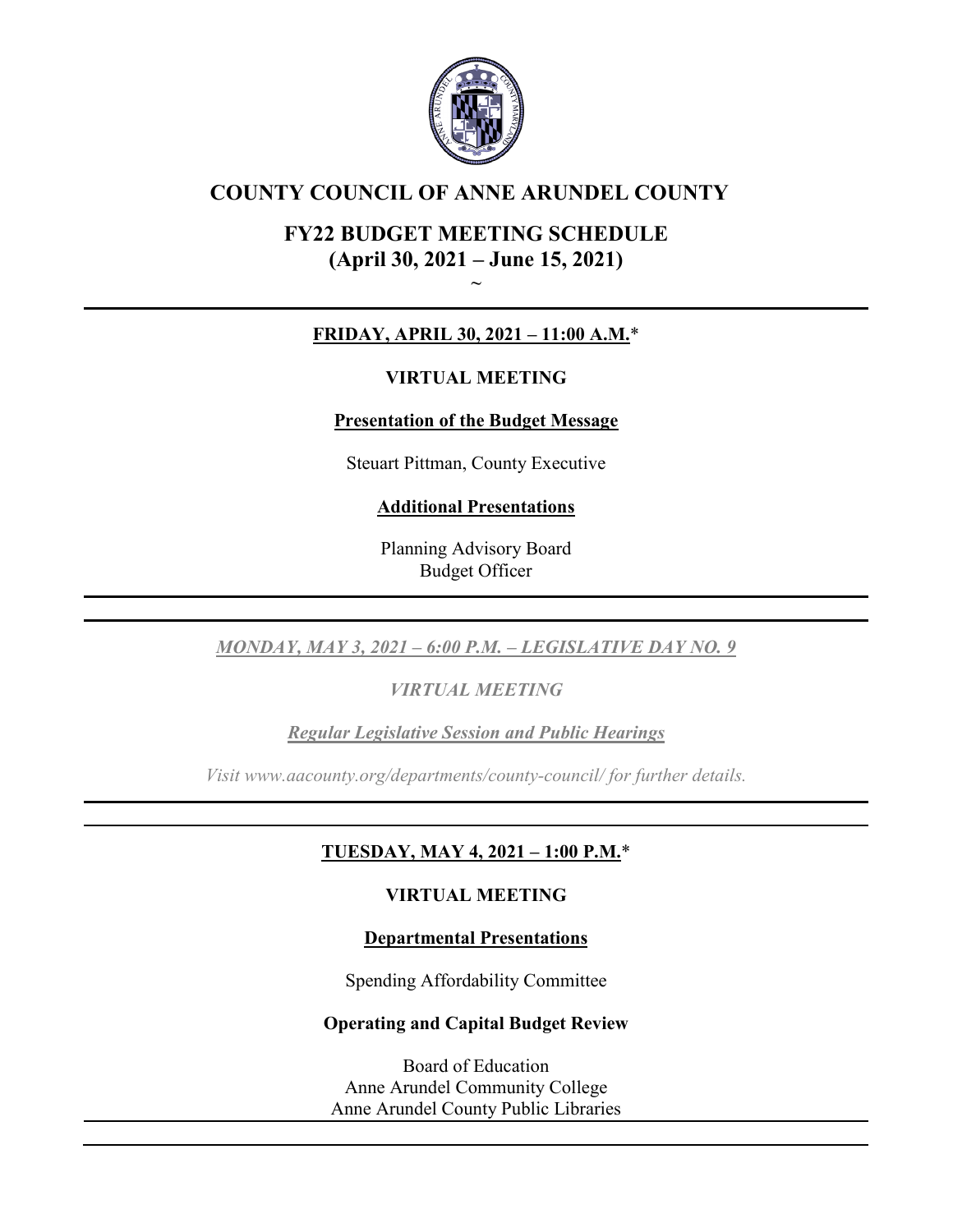## **WEDNESDAY, MAY 5, 2021 – 9:00 A.M. – LEGISLATIVE DAY NO. 10**\*

#### **VIRTUAL MEETING**

## **Departmental Presentations**

#### **Operating and Capital Budget Review**

Police Fire Sheriff's Office Detention Center Recreation & Parks

# **THURSDAY, MAY 6, 2021 – 9:00 A.M.**\*

## **VIRTUAL MEETING**

#### **Departmental Presentations**

## **Operating and Capital Budget Review**

Central Services

## **Operating Budget Review**

Transportation Inspection & Permits Planning & Zoning Solid Waste **Utilities** Public Works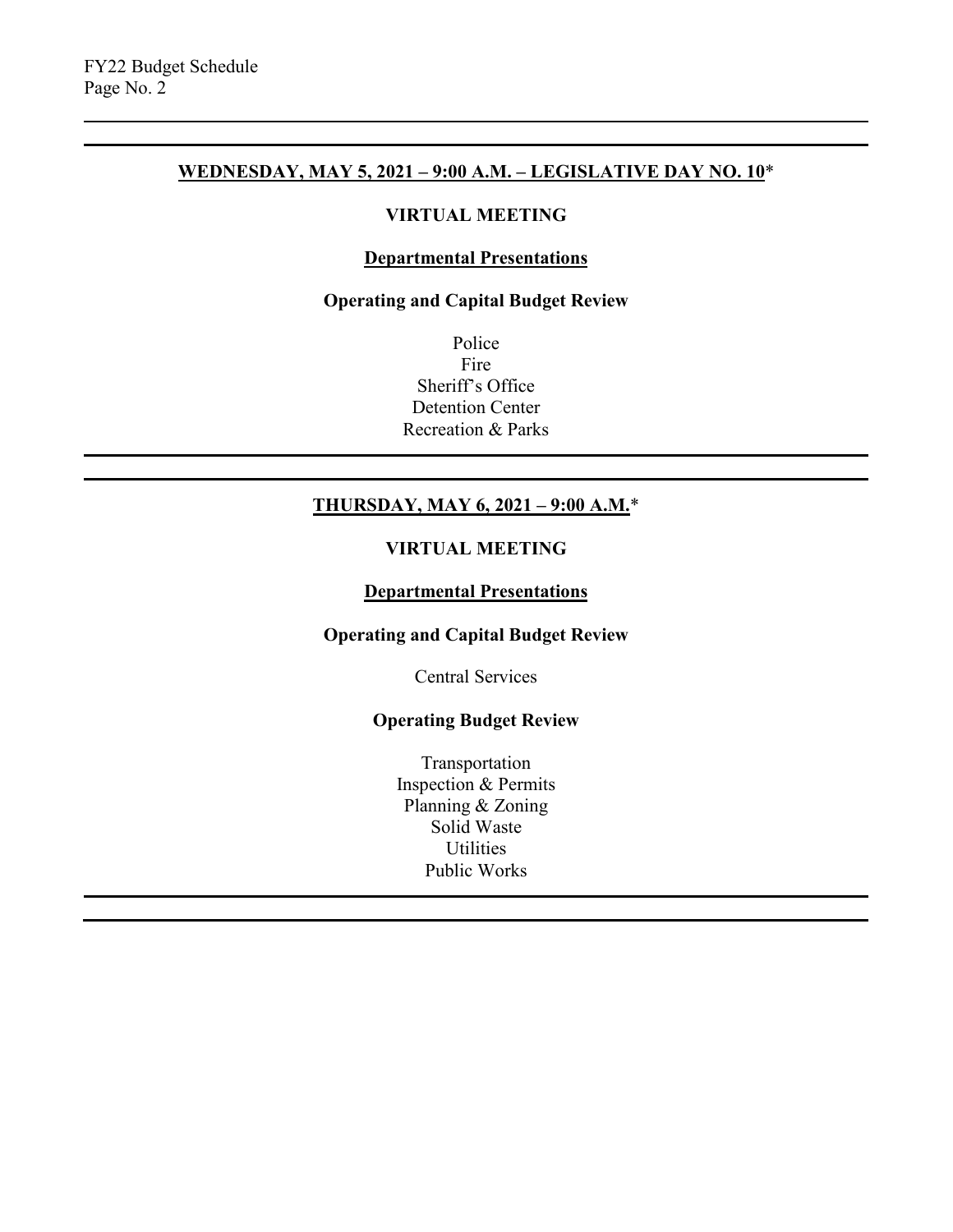#### **MONDAY, MAY 10, 2021 – 6:00 P.M.**

## **VIRTUAL MEETING**

#### **Budget Public Hearing**

## **Proposed Board of Education and General Capital Budget FY 2022**

**Register to testify here: [aacounty.zoom.us/webinar/register/WN\\_Se-6Y2FvRpqKPZB\\_QjD1Tw](https://aacounty.zoom.us/webinar/register/WN_Se-6Y2FvRpqKPZB_QjD1Tw)**

**Visit aacounty.org/FY22budget to learn about all the ways to submit testimony on the proposed FY22 budget.**

## **TUESDAY, MAY 11, 2021 – 1:00 P.M.**\*

#### **VIRTUAL MEETING**

#### **Departmental Presentations**

#### **Capital Budget Review**

General County Transportation Roads, Bridges, & Traffic Solid Waste Management Watershed Protection and Restoration Waste Management Water and Wastewater Dredging

## **WEDNESDAY, MAY 12, 2021 – 9:00 A.M.**\*

#### **VIRTUAL MEETING**

## **Council Sits as Board Of Health**

Nilesh Kalyanaraman, MD, FACP, Health Officer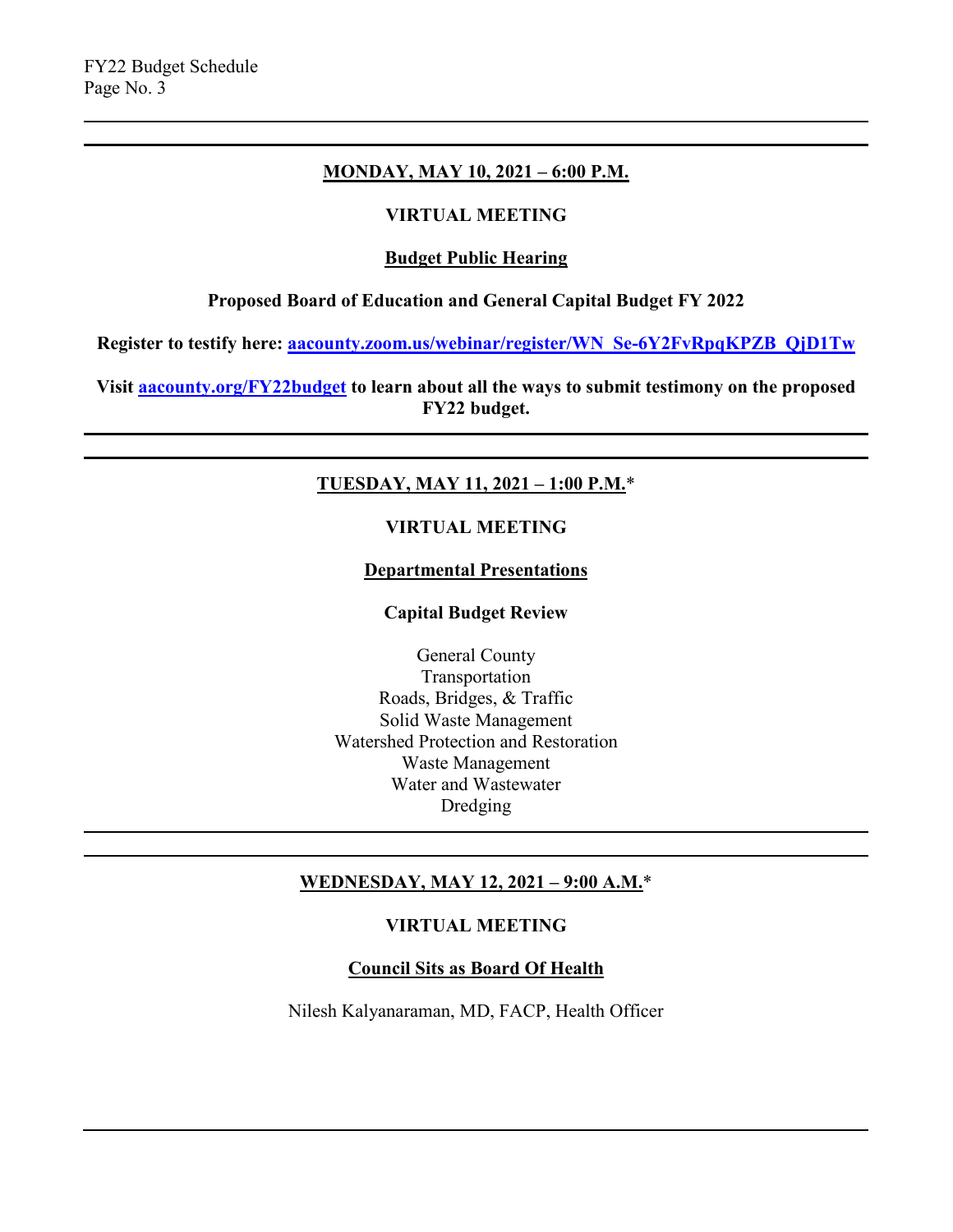## *(May 12, 2021 continued)*

#### **Departmental Presentations**

## **Operating and Capital Budget Review**

Health Department Aging & Disabilities

#### **Operating Budget Review**

Social Services Circuit Court State's Attorney Office Orphans Court Board of Elections Liquor Board Personnel

## **THURSDAY, MAY 13, 2021 – 9:00 A.M.**\*

## **VIRTUAL MEETING**

#### **Departmental Presentations**

#### **Operating and Capital Budget Review**

Office of Information Technology Office of the Chief Administrative Officer

### **Operating Budget Review**

Law Budget Finance

Office of the County Executive Emergency Management Arundel Community Development Services Anne Arundel Workforce Development Corporation Anne Arundel Economic Development Corporation Partnership for Children, Youth & Families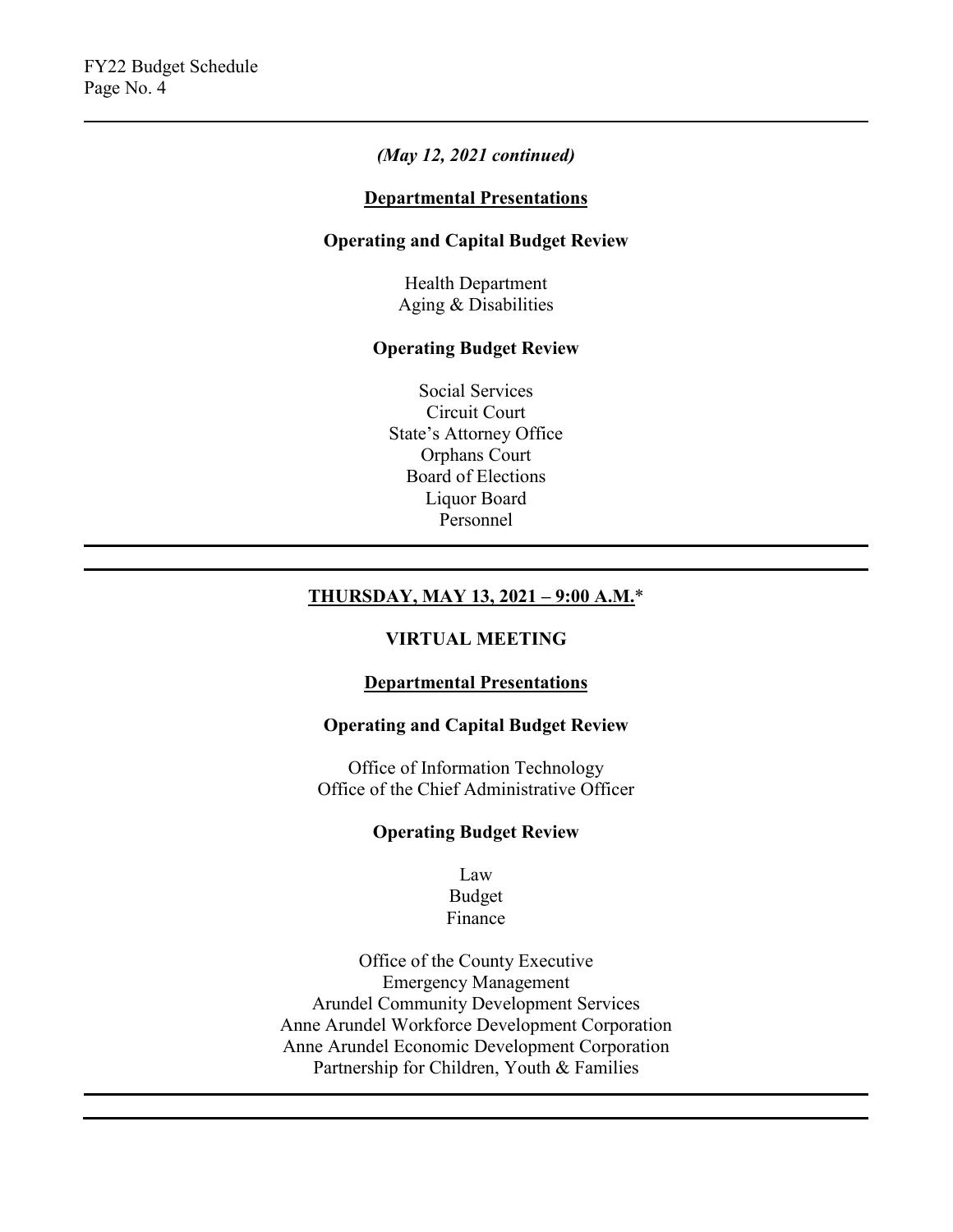## *MONDAY, MAY 17, 2021 – 6:00 P.M. – LEGISLATIVE DAY NO.11*

## *VIRTUAL MEETING*

*Regular Legislative Session and Public Hearings*

*Constant Yield Tax Rate*

*Visit www.aacounty.org/departments/county-council/ for further details.*

## **THURSDAY, MAY 20, 2021 – 6:00 P.M.**

#### **IN-PERSON MEETING**

**North County High School Auditorium 10 East 1st Avenue Glen Burnie, MD 21061**

#### **Budget Public Hearing**

**Proposed Board of Education and General Capital Budget FY 2022**

**Sign up to testify here: [aacounty.org/departments/county-council/fy-22-budget/noco-signup](http://www.aacounty.org/departments/county-council/fy-22-budget/noco-signup)**

**Visit aacounty.org/FY22budget to learn about all the ways to submit testimony on the proposed FY22 budget.**

## **WEDNESDAY, JUNE 2, 2021 – 9:00 A.M.**\*

## **VIRTUAL MEETING**

## **Auditor's Recommendations**

Michelle Bohlayer, County Auditor

## **Administration Rebuttal**

Chris Trumbauer, Budget Officer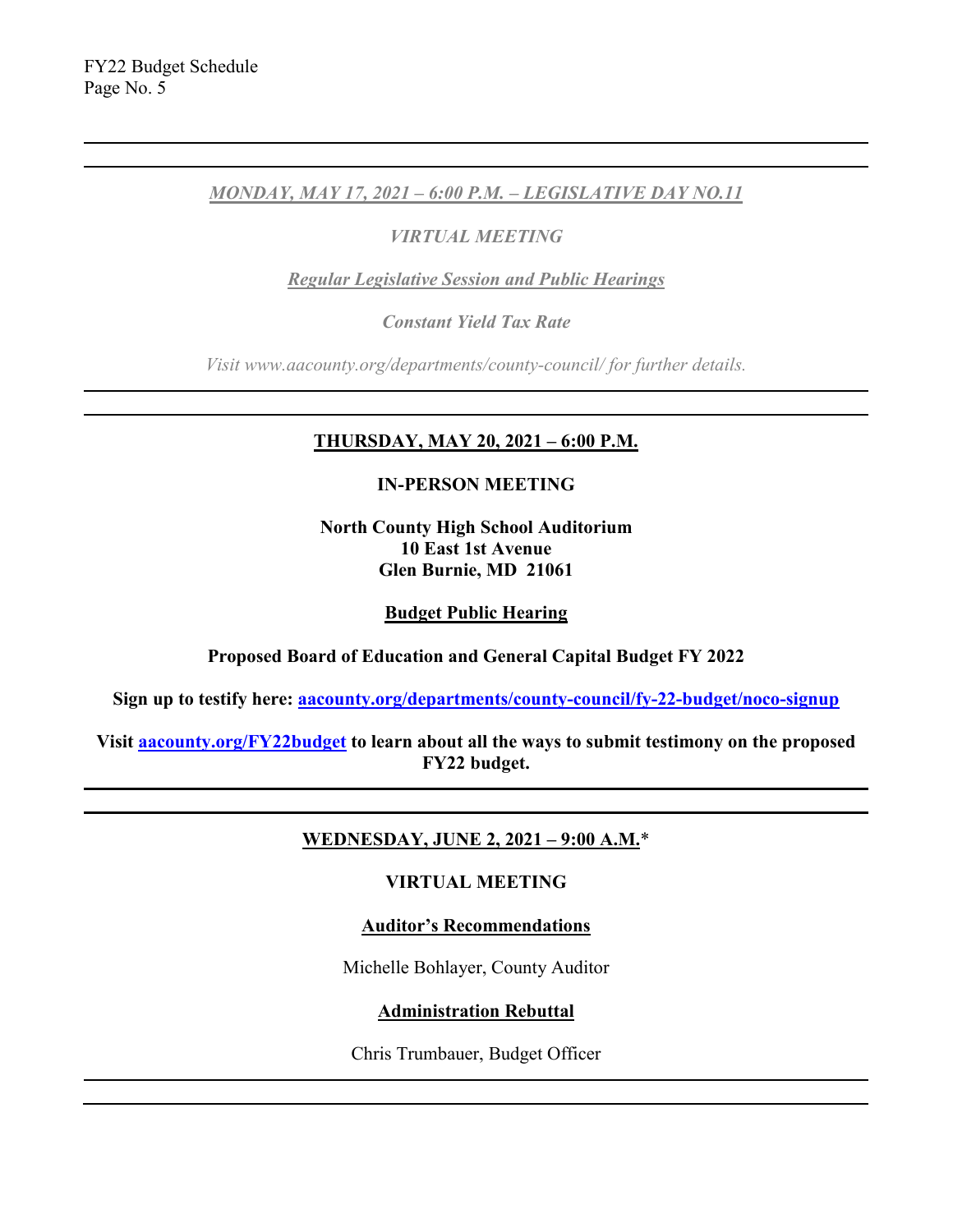#### **TUESDAY, JUNE 8, 2021 – 1:00 P.M.**\*

#### **VIRTUAL MEETING**

#### **Amendments to the Budget**

Michelle Bohlayer, County Auditor Members of the County Council

#### **Supplemental Budget**

Chris Trumbauer, Budget Officer

## **MONDAY, JUNE 14, 2021 – 9:00 A.M.**\*

#### **VIRTUAL MEETING**

### **Final Vote on the Annual Budget and Appropriation Ordinance of Anne Arundel County**

While members of the public are encouraged to watch and follow budget meetings and deliberations, there is no public participation in meetings marked with an '\*'.

 $\sim$ 

**~**

#### **WATCH OR LISTEN TO VIRTUAL EVENTS**

All virtual budget meetings and the May 10, 2021 virtual public hearing can be watched on Anne Arundel Community Television or on [Arundel TV Live.](http://aac.cablecast.tv/cablecastapi/live?channel_id=1&use_cdn=true) Links and cable channels can be found at [www.aacounty.org/services-and-programs/government-television.](http://www.aacounty.org/services-and-programs/government-television)

You may listen to the virtual meetings by dialing any one of the following telephone numbers and entering the appropriate ID and password when prompted:

#### **1. Dial any one of the following telephone numbers:**

+1 301 715 8592 +1 470 381 2552 +1 470 250 9358